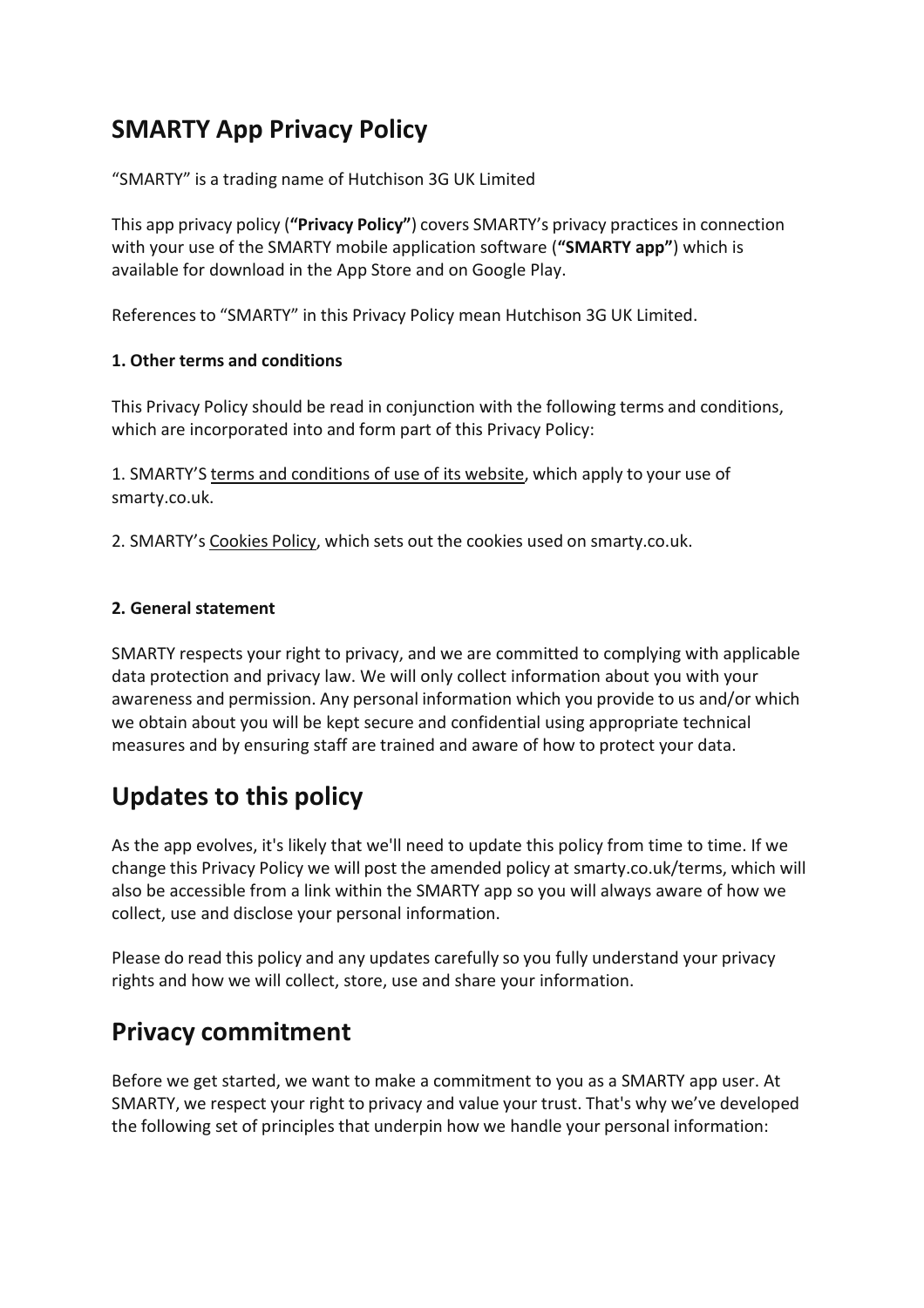· We will be clear with you on how we collect, store, use and share personal information about you.

· We will provide you with the tools to control, access and update your personal information.

· We will keep your personal information secure and confidential.

# **3. What is the SMARTY app?**

The SMARTY app provides a variety of services to you as a SMARTY customer, including:

1. Access to your authenticated SMARTY account data, including the ability to review your allowances, current usage, extra charges incurred, and your plan renewal date.

2. Access to your plan information (including the plan name, renewal date, monthly charge, allowance information, active add-ons, the ability to buy an add-on).

3. Access to your plan usage history.

4. Links to useful pages hosted at smarty.co.uk with information on your payment options, your account information, and other support.

5. Web chat for quick support.

6. In-app campaigns, offers and content made available to you, provided that you have selected this function to be active.

# **4. Collection and use of your personal information**

Where you have provided consent we will collect and use the following information from your use of the SMARTY app:

# **4.1 Personal information you give us**

The SMARTY app displays your SMARTY account data, which is collected through your use of SMARTY's service. As such, the SMARTY app does not itself provide users with a means of giving us personal information.

For some account functions made available by the SMARTY app (including account settings, changing plan and buying add-ons) we will link you to smarty.co.uk where you may provide us with information including your name, address, email address, date of birth, credit/debit card information. Where you are sent via a link from the SMARTY app to smarty.co.uk, the terms and conditions set out in the section "Other terms and conditions" above shall apply.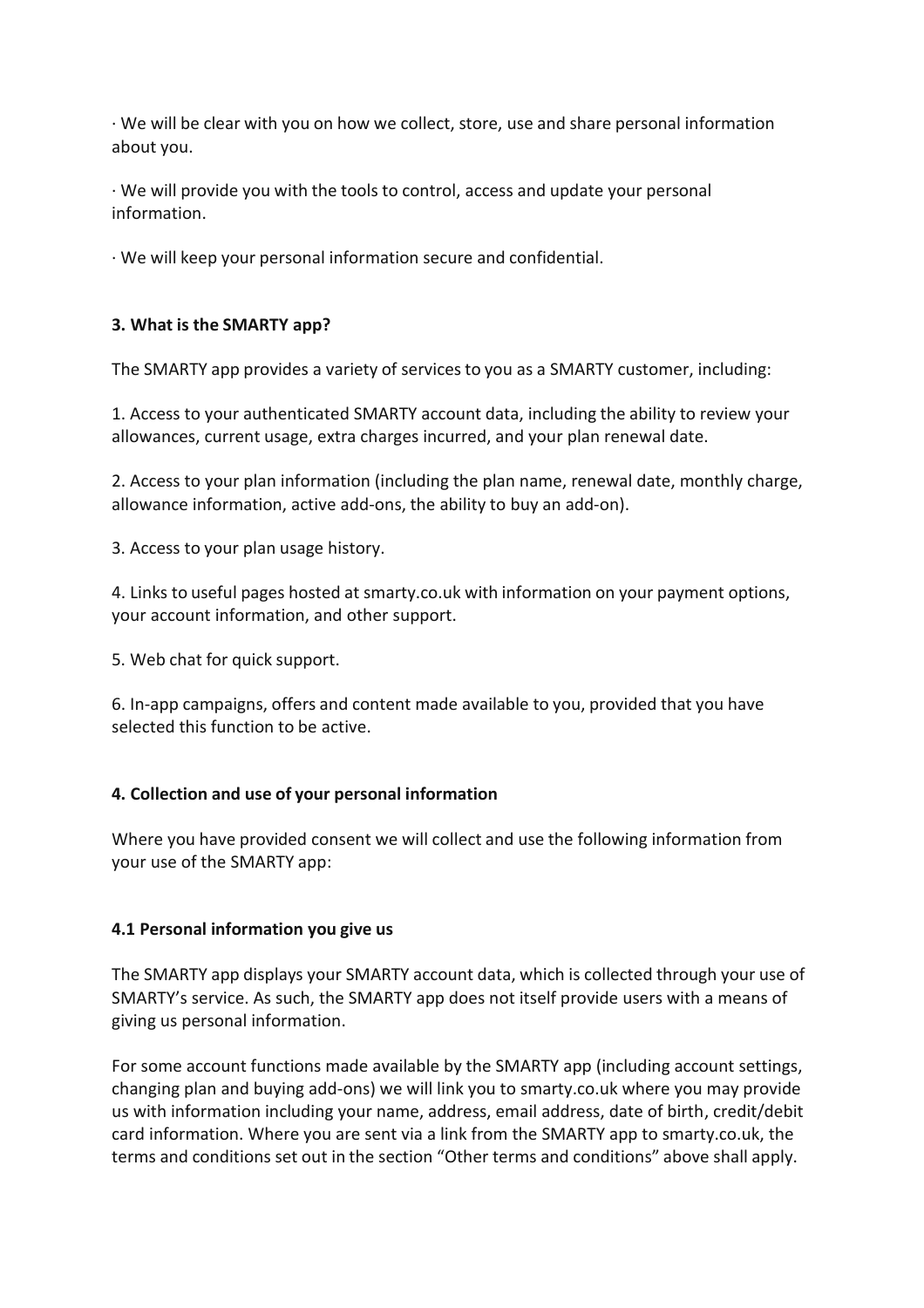## **4.2 Information we collect about you**

## **Authentication information**

When you log in and use the SMARTY app, we will automatically carry out authentication checks to make sure that you are a SMARTY customer.

## **SMARTY account, technical, and device information**

In addition, each time you use the SMARTY app we will automatically collect the following information:

1. Your SMARTY account data, including your mobile number, plan, allowances, current usage, historical usage and other account information. We will use this to display your SMARTY account data within the SMARTY app.

2. Technical information, including your IP address, device (name, type, model), operating system, network, and the date and time. We will use this technical information to analyse trends, administer and improve the SMARTY app and the services we offer, track user movement through the SMARTY app and gather statistical information about visits to, and active use of, the SMARTY app.

3. Information from your device, where you have granted the relevant operating system permissions. These include:

If you are an iOS device user, you may have specifically enabled push notifications. We may use these to update you when a support agent has sent you a message, or relevant communications about SMARTY services.

### **5. Keeping your device and SMARTY app secure**

You are responsible for the security of your device and must make sure that you keep it secure. To prevent unauthorised access to your device and SMARTY app, you must keep any passwords and PIN numbers relating to your device and SMARTY account safe and secure. You must not share them with anyone else. If you find or suspect that anyone else knows your passwords or PIN numbers, or has access to your SMARTY app without your permission, you must contact us immediately.

### **6. How and why we use your personal information**

Before we get into the specifics, it's important that we explain some basic principles relating to how we can use your personal information. In addition to explaining how we will use your personal information and why we will use your personal information (i.e., the specified purpose for using your personal information), we must also tell you our "lawful basis" for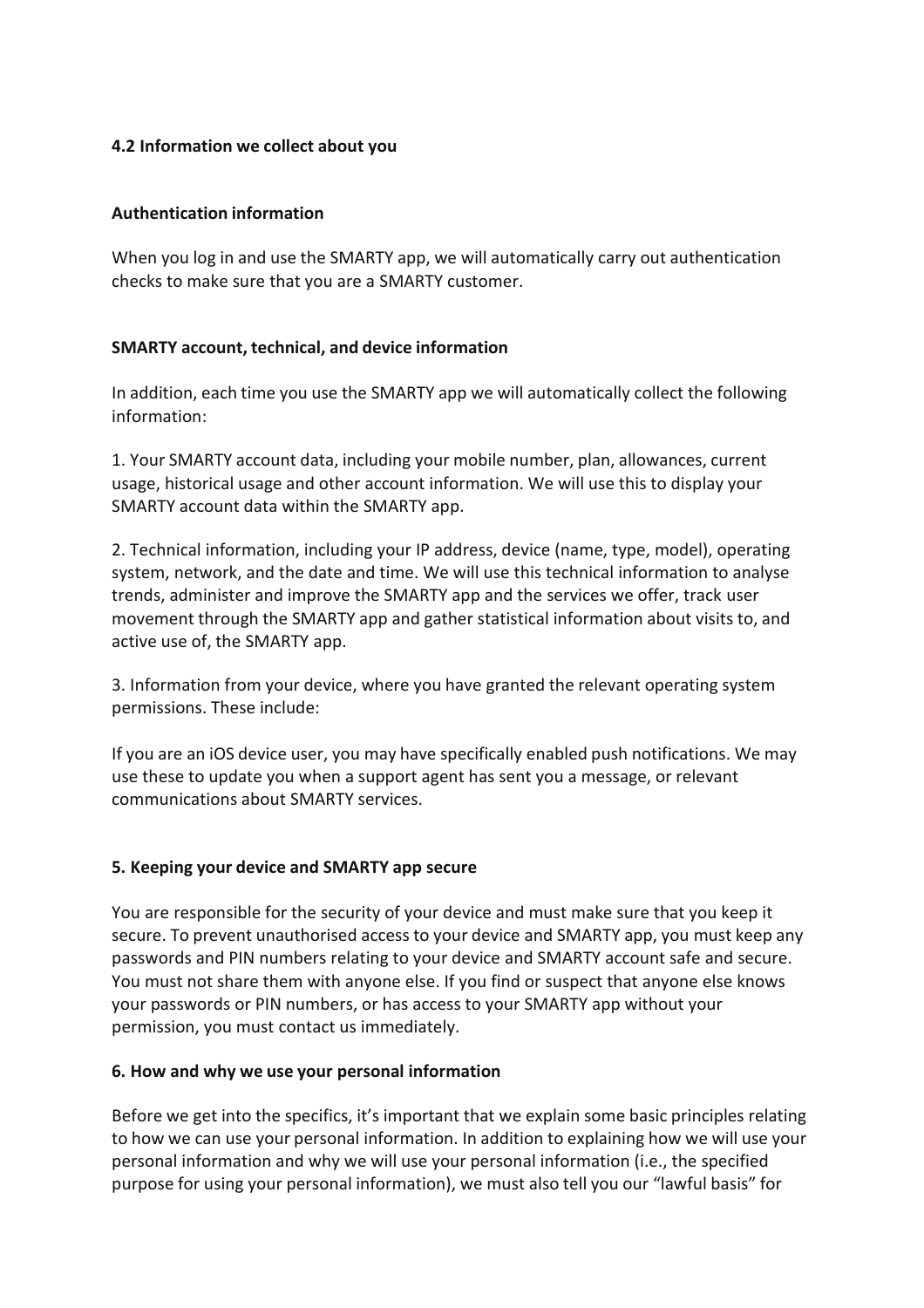using your personal information. By "lawful basis" we really mean our legal reason for using your information. This will be one of 3 legal reasons:

- Where you **consent** to us processing and using your personal information for one or more specified purposes.
- Where using your personal information is necessary for the **performance of a contract** to which you are a party.
- Where using your personal information is necessary for the purposes of our (or a third party's) **legitimate interests**, provided that this is not overridden by your interests or fundamental rights.

For each use we make of your personal information, we have set out below why we use your personal information, how we use your personal information, and our legal reason for using your personal information. Where appropriate, we have also given a practical example.

| $1 -$ User Profile                         |                                                                                                                                                                      |  |  |
|--------------------------------------------|----------------------------------------------------------------------------------------------------------------------------------------------------------------------|--|--|
| Why we use your data:                      | To bring you a better customer experience, including intelligent<br>and personalised product offerings, discounts and rewards from<br><b>SMARTY and our partners</b> |  |  |
| How we'll use your data:                   | With your consent, we'll create a unique profile of you and your<br>interests from:                                                                                  |  |  |
|                                            | 1. Information we know about you as a SMARTY network<br>customer.                                                                                                    |  |  |
|                                            | 2. Information you tell us when you use the SMARTY app                                                                                                               |  |  |
|                                            | 3. Information we infer about your interactions with the app.                                                                                                        |  |  |
|                                            | 4. Information from your app usage.                                                                                                                                  |  |  |
|                                            | 5. Information provided to us by third parties who have your<br>consent to share your information.                                                                   |  |  |
|                                            | We'll match and combine each of the above information<br>sources to really get to know you and your interests.                                                       |  |  |
| Our legal reason:                          | Consent, which you can withdraw at any time by accessing your<br>'Account Settings' in the SMARTY app                                                                |  |  |
| 2 - Marketing SMARTY products and services |                                                                                                                                                                      |  |  |
| Why we use your data:                      | At SMARTY we have incredible deals and services that we don't                                                                                                        |  |  |
|                                            | want you to miss out on. With your permission, we want to<br>send you emails and/or the odd push/in-app notification within                                          |  |  |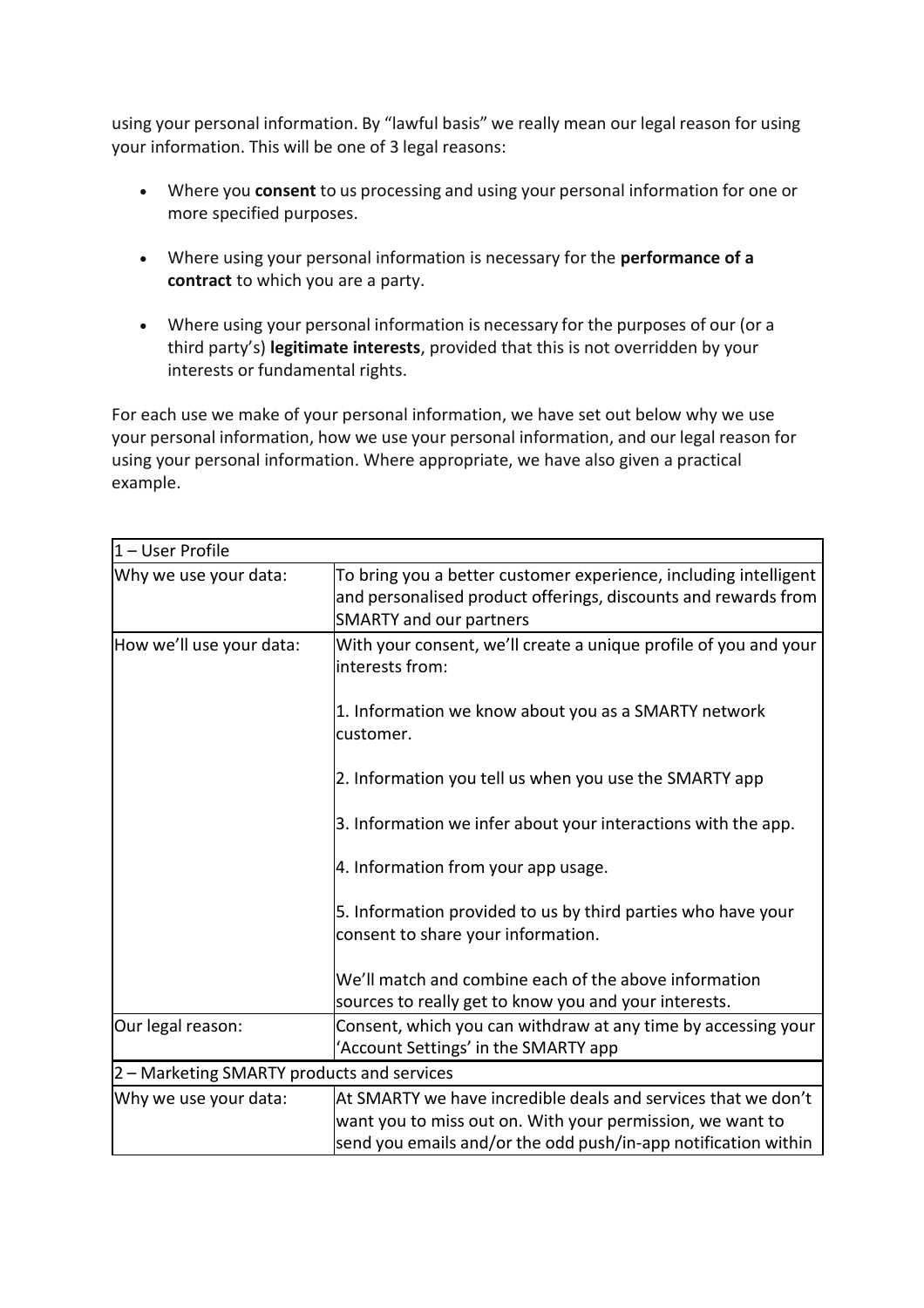|                                                                                   | the SMARTY app about the products and services we have to<br>offer.                                                                                                  |  |
|-----------------------------------------------------------------------------------|----------------------------------------------------------------------------------------------------------------------------------------------------------------------|--|
| How we'll use your data:                                                          | With your consent, we'll use your unique profiles to bring you<br>information from SMARTY on products, services and offers we<br>know you'll love                    |  |
| Our legal reason:                                                                 | Consent, which you can withdraw at any time by accessing your<br>'Account Settings' in the SMARTY app                                                                |  |
| Practical example:                                                                | We can bring you information on the latest plans & services<br>from SMARTY to make sure you don't miss out                                                           |  |
| 3 - Analyse user trends and usage of the SMARTY app                               |                                                                                                                                                                      |  |
| Why we use your data:                                                             | We use analytics software (e.g. Google Analytics) to track usage<br>throughout the SMARTY app. This helps us to analyse trends<br>and improve the SMARTY app         |  |
| How we'll use your data:                                                          | We will monitor and track usage information.                                                                                                                         |  |
| Our legal reason:                                                                 | Legitimate interests.                                                                                                                                                |  |
| $4$ – Maintain, develop, improve, operate and deliver the SMARTY app and services |                                                                                                                                                                      |  |
| Why we use your data:                                                             | To maintain, develop, improve, operate and deliver the SMARTY<br>app and services.                                                                                   |  |
| How we'll use your data:                                                          | We may use software to provide customer satisfaction surveys<br>to you. This helps us to gather and analyse customer feedback<br>about, and improve, the SMARTY app. |  |
| Our legal reason:                                                                 | Legitimate interests.                                                                                                                                                |  |

## **Your choices about how we collect and use your personal information**

Your right to privacy has been fundamental to the design of the SMARTY app. Where our use of your personal information is based on your consent, you can easily withdraw your consent at any time within the app.

Managing your consent preferences

To manage your consent preferences, all you need to do is access 'Account Settings' within the SMARTY app where you can, with one click, enable or disable any of: Marketing SMARTY products and services, Marketing 3<sup>rd</sup> parties.

# **7. Caching**

This is the storing of certain app data on your device. Specifically, we cache app settings and SMARTY account data to ensure the SMARTY app can be used while offline, to improve performance and reduce battery and network drain.

### **8. Your Rights**

You have certain rights with respect to your personal information. The rights may only apply in certain circumstances and are subject to certain exemptions. Please see the table below for a summary of your rights. You can exercise these rights using the contact details above (under the heading "Your privacy when using our website").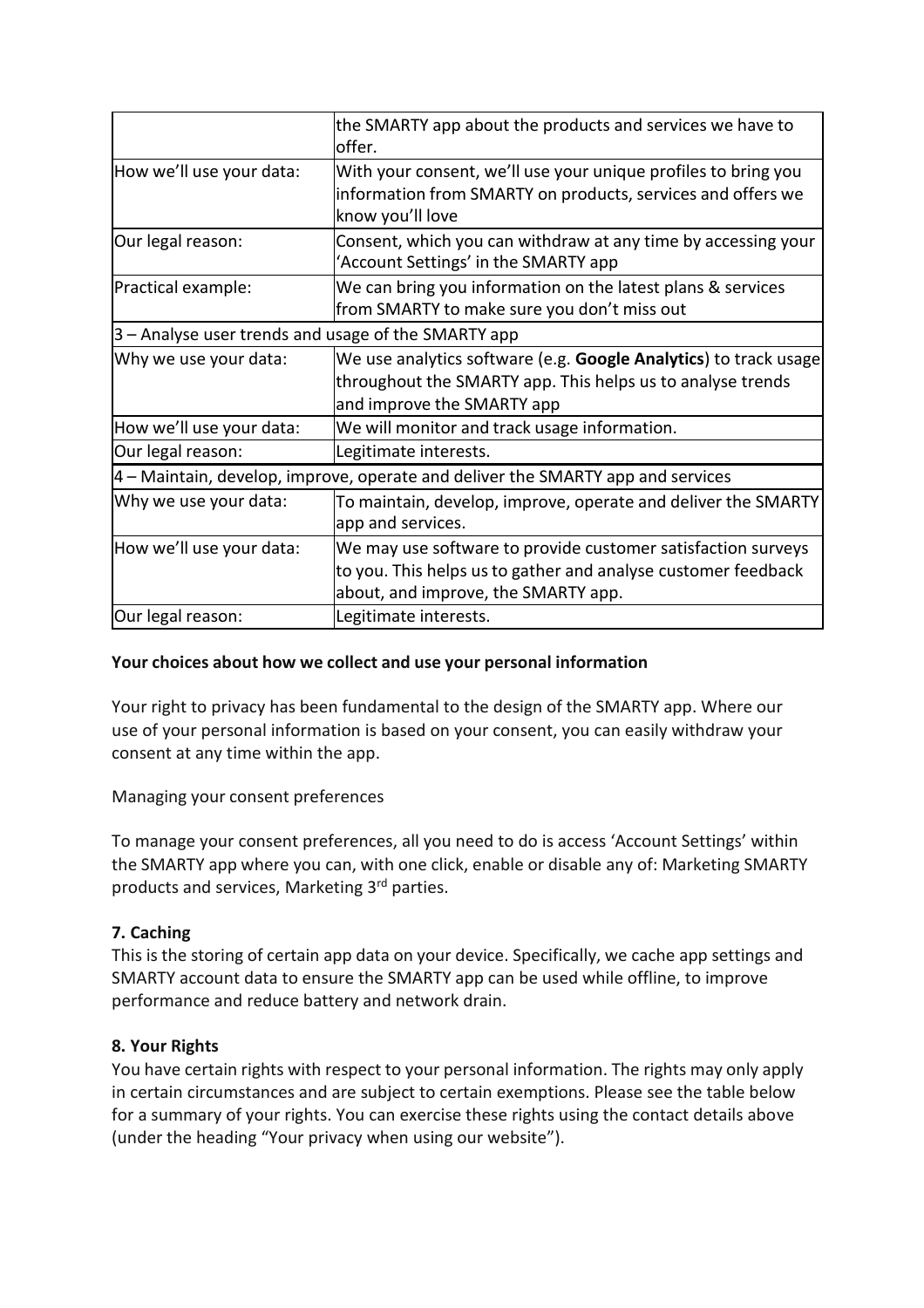|                                | <b>Summary of your rights</b>                                                                                                            |
|--------------------------------|------------------------------------------------------------------------------------------------------------------------------------------|
| <b>Right of access to your</b> | You have the right to receive a copy of your personal information                                                                        |
| personal information           | that we hold about you, subject to certain exemptions. You can                                                                           |
|                                | download the Request for Access to Personal Informationform. If                                                                          |
|                                | you can't download the form, we can send you a copy – please                                                                             |
|                                | contact the Data Protection and Privacy Officer, Hutchison 3G UK                                                                         |
|                                | Limited 450 Longwater Avenue, Green Park, Reading, Berkshire,                                                                            |
|                                | RG2 6GF. DPA@smarty.co.uk                                                                                                                |
|                                |                                                                                                                                          |
| <b>Right to rectify your</b>   | You have the right to ask us to correct your personal information                                                                        |
| personal information           | that we hold where it is incorrect or incomplete.                                                                                        |
| <b>Right to erasure of</b>     | You have the right to ask that your personal information be                                                                              |
| your personal                  | deleted in certain circumstances. For example (i) where your                                                                             |
| information                    | personal information is no longer necessary in relation to the                                                                           |
|                                | purposes for which they were collected or otherwise used; (ii) if                                                                        |
|                                | you withdraw your consent and there is no other legal ground for                                                                         |
|                                | which we rely for the continued use of your personal information;                                                                        |
|                                | (iii) if you object to the use of your personal information (as set                                                                      |
|                                | out below); (iv) if we have used your personal information                                                                               |
|                                | unlawfully; or (v) if your personal information needs to be erased                                                                       |
|                                | to comply with a legal obligation.                                                                                                       |
|                                |                                                                                                                                          |
|                                | You can download the Request for the Right to Erasure form.                                                                              |
|                                | <b>Right to restrict the use</b> You have the right to suspend our use of your personal                                                  |
| of your personal               | information in certain circumstances. For example (i) where you                                                                          |
| information                    | think your personal information is inaccurate and only for such                                                                          |
|                                | period to enable us to verify the accuracy of your personal                                                                              |
|                                | information; (ii) the use of your personal information is unlawful                                                                       |
|                                | and you oppose the erasure of your personal information and                                                                              |
|                                | request that it is suspended instead; (iii) we no longer need your<br>personal information, but your personal information is required by |
|                                | you for the establishment, exercise or defence of legal claims; or                                                                       |
|                                | (iv) you have objected to the use of your personal information and                                                                       |
|                                | we are verifying whether our grounds for the use of your personal                                                                        |
|                                | information override your objection.                                                                                                     |
| <b>Right to data</b>           | You have the right to obtain your personal information in a                                                                              |
| portability                    | structured, commonly used and machine-readable format and for                                                                            |
|                                | it to be transferred to another organisation, where it is technically                                                                    |
|                                | feasible. The right only applies where the use of your personal                                                                          |
|                                | information is based on your consent or for the performance of a                                                                         |
|                                | contract, and when the use of your personal information is carried                                                                       |
|                                | out by automated (i.e. electronic) means.                                                                                                |
|                                |                                                                                                                                          |
|                                | You can download the Right to Data Portability form.                                                                                     |
|                                |                                                                                                                                          |